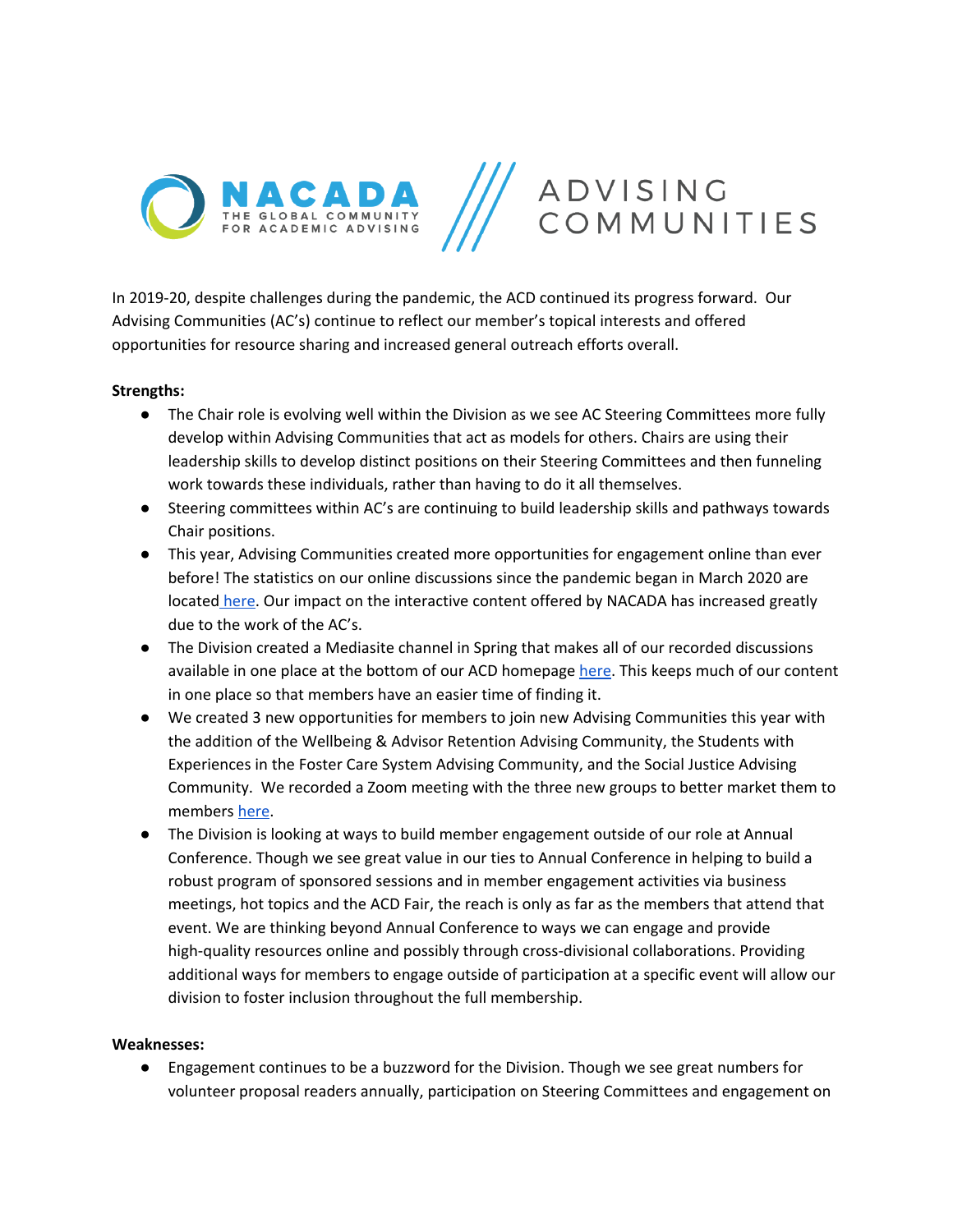social media or LISTSERVS is not where some Chairs would prefer to create an engaged and robust community. Some groups find it hard to get feedback and get members to contribute in meaningful ways that add to the topics and the profession overall.

- More traditional means of creating resources, such as writing for *AAT*, submitting webinar proposals or writing scholarly articles has declined overall in the past decade within the Division. Making sure Chairs know about the breadth of opportunities to create content or resources within their topic is an ongoing challenge.
- As membership overall in NACADA ebbs and flows, so too does membership in our Advising Communities. As new groups come into the Division, that may impact those groups already struggling with membership numbers and engagement. Our annual reports and rubrics continue to pinpoint some groups that underperform and may need eventual archiving. In addition, there is still some overlap with groups in the Administrative Division that may need definition around their mission and scope, merging, or more opportunities for collaboration in the future.
- As we offer up more online content, the Division will be rethinking having our discussions/presentations open to any and all. It may enhance membership benefits if we opened our discussions to all, but for our high-quality recordings, they may move to be members only content in future. Another possibility would be to allow the AC's to deliver the content in a format of their choosing, then house the recording behind the membership login on the NACADA website, providing a membership incentive for future access of this content.

## **Opportunities:**

- The Division continues to see good engagement in our online discussions via the Zoom meeting platform and this year, the Division participated in Global [Advising](https://nacada.ksu.edu/Community/NACADA-Global-Advising-Week.aspx) Week, as well as the [Global](https://nacada.ksu.edu/Resources/Global-Connection-Series.aspx) [Connections](https://nacada.ksu.edu/Resources/Global-Connection-Series.aspx) Series. The Division would like to look at future opportunities for virtual events participation, with possible collaborations amongst groups and Divisions.
- As a Division, we continue to try and balance our online discussion format with presentations from members, as well as overall content that does not directly compete with the NACADA webinars overseen by the Webinar Advisory Board. For example, this year, many AC's went directly to regional presenters within their topic area to ask if they would do an equivalent online discussion for their community. This may conflict with overall revenue generating opportunities with online content in the Association as a whole. We don't want to compete, but augment such opportunities.
- Our Division Steering Committee is composed of 9 Cluster Reps that have become a direct contact for our AC Chairs and a much-needed level of mentorship within the Division. Annually, the Cluster Reps directly help move Division goals forward with their participation on working groups. Much collaboration among AC's has come out of Cluster relationships. There is a higher level of communication than ever before with many Cluster Reps doing monthly meetings and/or direct email communications with their Chairs. We continue to refine their role and now have a rubric of expectation[s](https://drive.google.com/file/d/1DCXsaVKIA4qA1BVCJj1HgA0405tT-Km_/view?usp=sharing) for these appointed Reps [here](https://drive.google.com/file/d/1DCXsaVKIA4qA1BVCJj1HgA0405tT-Km_/view?usp=sharing). However, they are not considered "official" leadership positions within the NACADA by-laws and are not able to take advantage of any funding for Annual Conference, though they directly support Chairs at Annual Conference.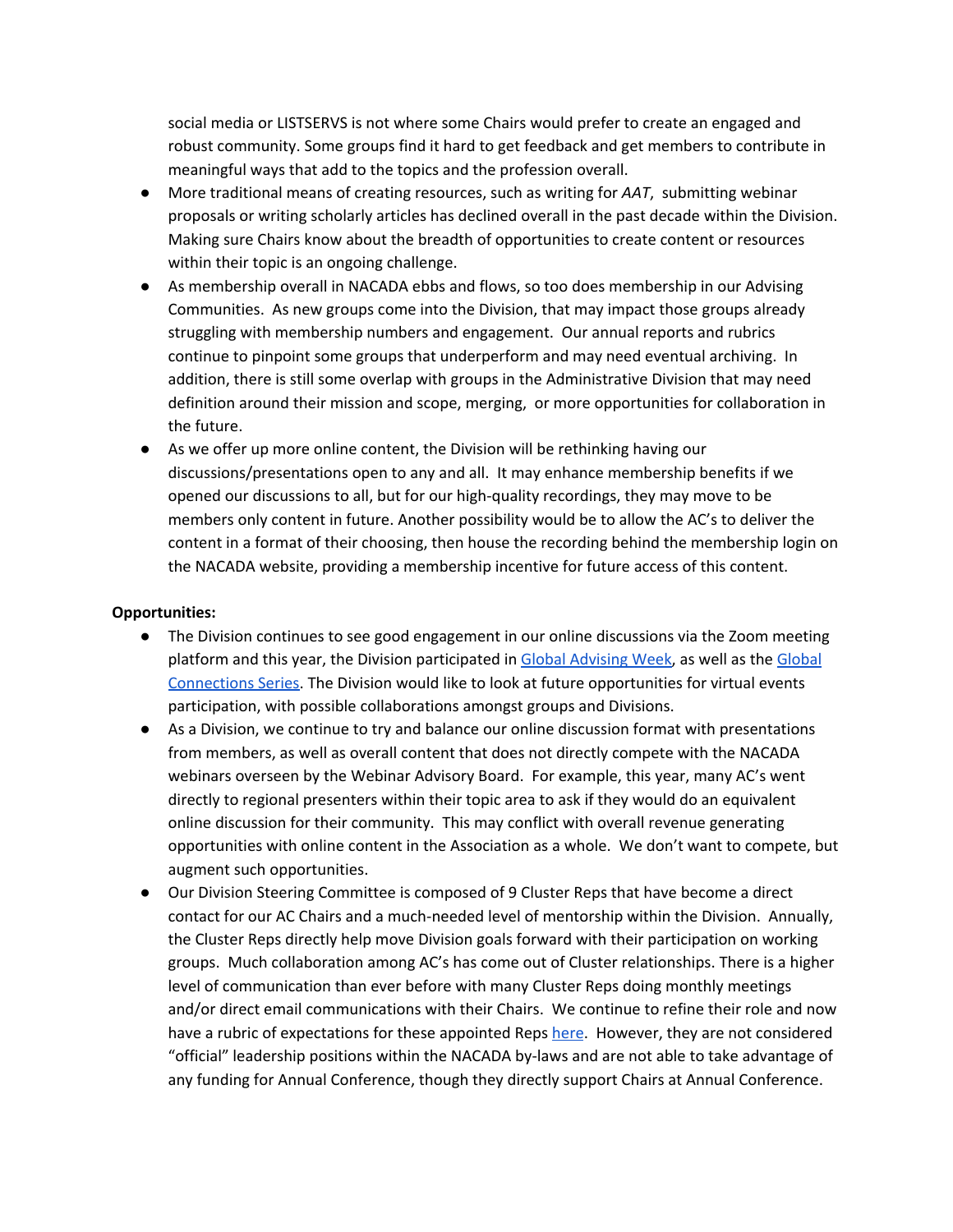Future exploration of these positions could be very beneficial to growing diverse and robust leaders from within the membership.

## **Threats:**

- Volunteerism during the pandemic may go down and impact the viability of some of our AC's, especially those already struggling or on probation.
- Job losses within higher education could impact turnover in Chair and/or Steering Committee positions within Advising Communities.

# **2019-20 Division Goals**

The Division also addressed specific goals this year that speak to the overall Association goals in more depth below.

# **NACADA Goal #7: Expand the use of innovative technology tools and resources to support the work of the Association.**

*Specific Desired Outcome***:** *The Division Reps and EO Liaison will explore the development of automated communication to engage membership when they join and/or change membership into an AC*

This year, the Division focused on leveraging the Association's membership management system, Protech, to create customized communication for new members of NACADA. The ACD Communications Working Group, as well the Assistant Director for Membership Engagement Office (Joan Krush), crafted an introductory email that will be tested and sent to new members. Along the way, we worked with the Membership, Recruitment and Retention Committee (MMRC), as they were also involved in creating auto messaging for new members about the association overall. We discussed the timing of emails so the new member email will go out shortly after someone joins, then the ACD email would follow after ~1 month of membership. We are still working with the MRRC to finalize the details on messaging about the Divisions, but we hope to have something in place for 2021 that introduces new members to our Division. In addition, the ACD Communications Working Group will continue to work on an overall communications plan so that we are consistent with messaging about division happenings and opportunities throughout the year, not just on an ad hoc basis. A division communication plan will be a goal for 2021-22.

# **Goal #6: Engage in ongoing assessment of all facets of the Association**

# *Specific Desired Outcome: Assess ACD Fair*

Continuing the work of the ACD Fair Working Group from the prior year, this year's working group continued to look at data and feedback gathered from 2018-2019 work in order to implement new facets of the ACD Fair event at Annual Conference. The Fair changed in format from table top displays